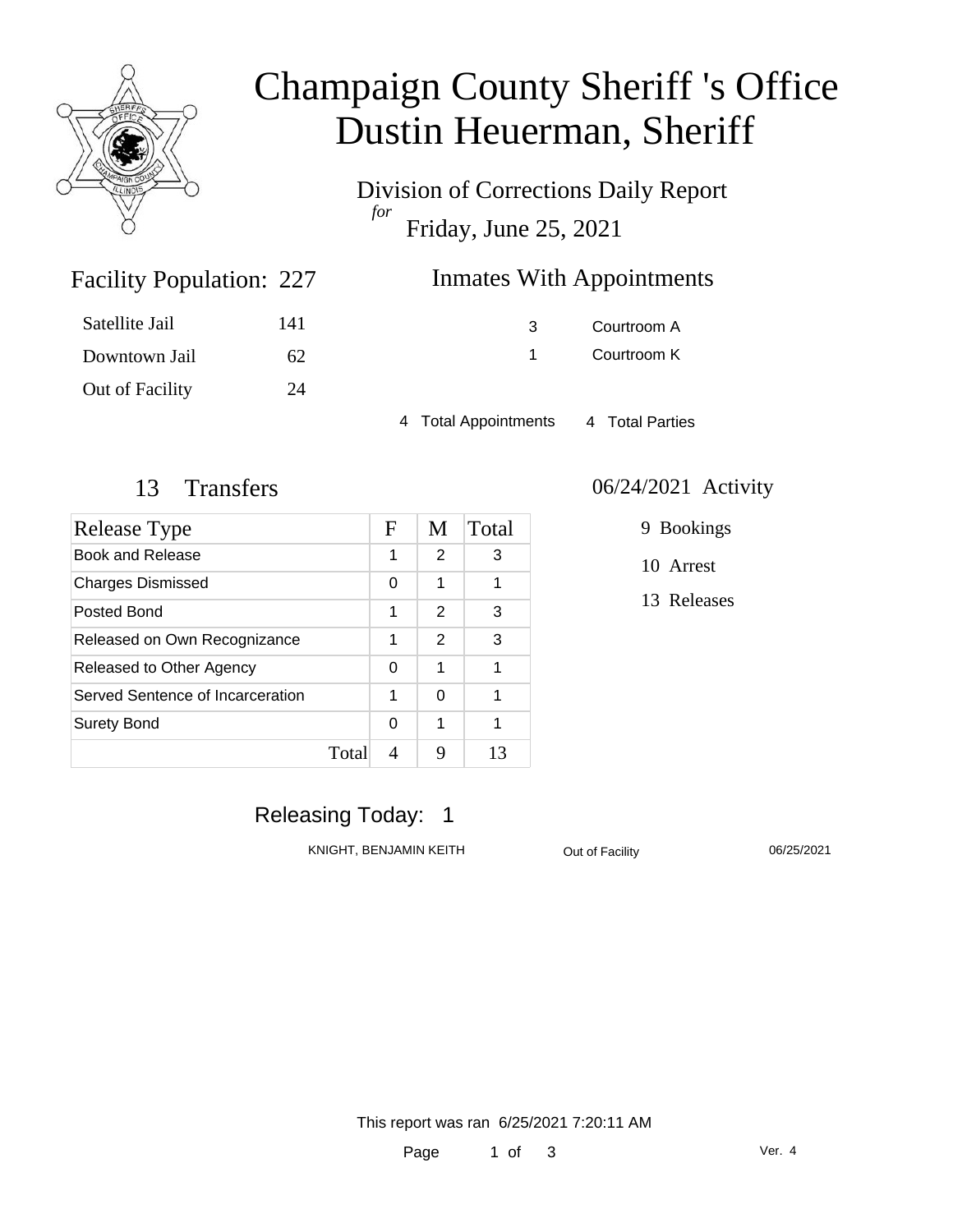

# Champaign County Sheriff 's Office Dustin Heuerman, Sheriff

Division of Corrections Daily Report *for* Friday, June 25, 2021

#### Custody Status Count

- Civil Other 1
- Electronic Home Dentention 22
	- Felony Arraignment 3
		- Felony Other 4
	- Felony Pre-Sentence 6
		- Felony Pre-Trial 132
	- Felony Sentenced CCSO 3
	- Felony Sentenced IDOC 30
		- Hold Sentenced CCCC 1
		- Hold Sentenced IDOC 1
	- Misdemeanor Arraignment 1
		- Misdemeanor Pre-Trial 9
			- Petition to Revoke 5
			- Remanded to DHS 7
		- Traffic Sentenced CCSO 2
			- Total 227

This report was ran 6/25/2021 7:20:11 AM